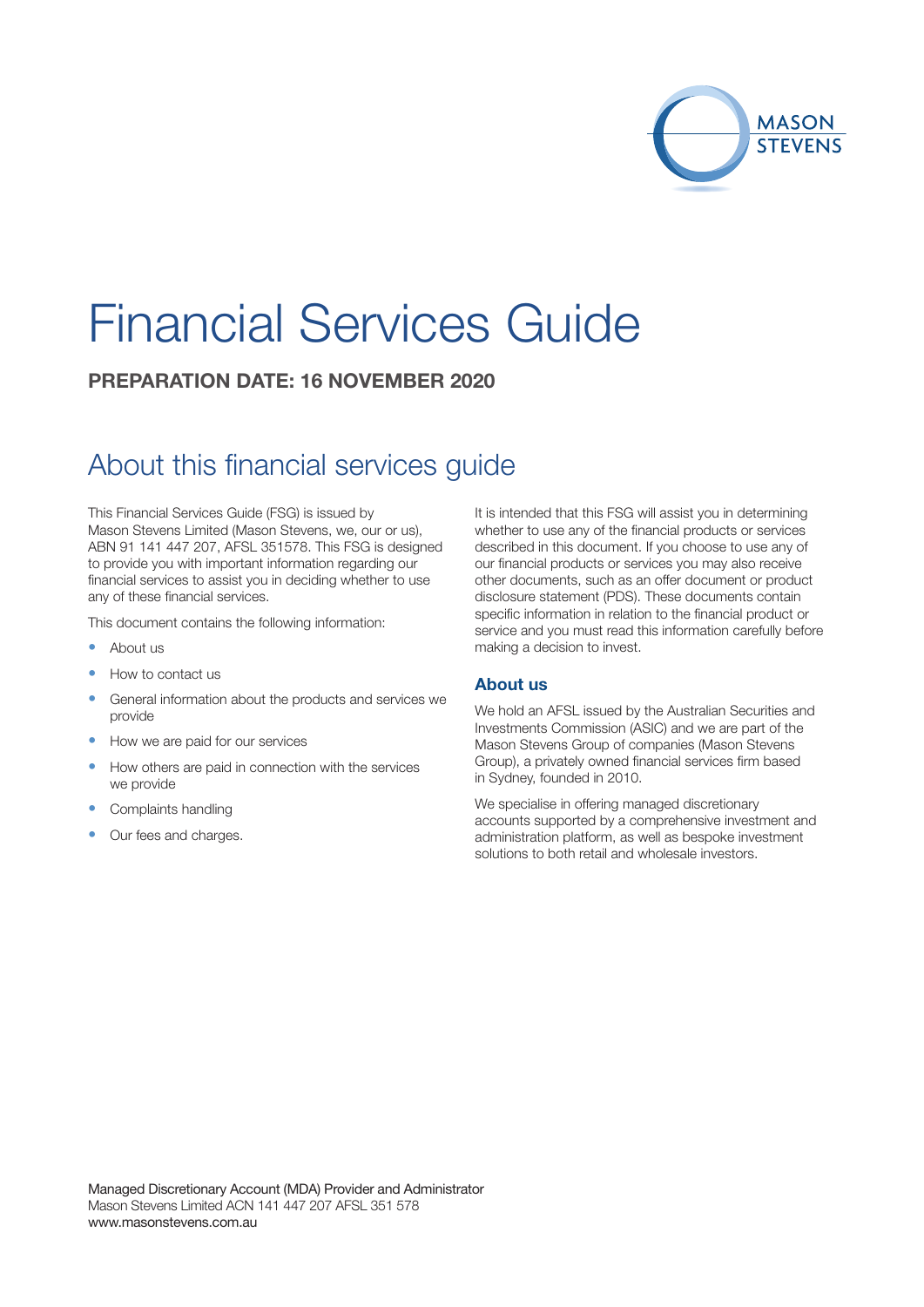Under our AFSL we are authorised to provide the following services on behalf of retail and wholesale clients:

**Provide financial product advice about:**

Deposit and payment products limited to:

- basic deposit products
- deposit products other than basic deposit products

**Derivatives** 

Foreign exchange contracts

Debentures, stocks or bonds issued or proposed to be issued by a government

Life products including

- investment life insurance products as well as any products issued by a Registered Life Insurance Company that are backed by one or more of its statutory funds, and
- life risk insurance products as well as any products issued by a Registered Life Insurance Company that are backed by one or more of its statutory funds,

Interests in managed investment schemes including investor directed portfolio services

Interests in managed investment schemes limited to MDA services

**Securities** 

Standard margin lending facility

Superannuation

**Deal in a financial product by issuing, applying for, acquiring, varying or disposing of a financial product in respect of the following classes of financial products:**

**Derivatives** 

Foreign exchange contracts

Interests in managed investment schemes limited to:

- own managed investment scheme only
- MDA services.

**Apply, acquire, vary or dispose of a financial product**

Deposit and payment products limited to:

- basic deposit products
- deposit products other than basic deposit products

**Derivatives** 

Foreign exchange contracts

Debentures, stocks or bonds issued or proposed to be issued by a government

Life products including:

- investment life insurance products as well as any products issued by a Registered Life Insurance Company that are backed by one or more of its statutory funds, and
- life risk insurance products as well as any products issued by a Registered Life Insurance Company that are backed by one or more of its statutory funds,

Interests in managed investment schemes including investor directed portfolio services

Interests in managed investment schemes limited to MDA services

**Securities** 

Standard margin lending facility

Superannuation

**Underwriting** 

- interests in managed investment schemes, and
- an issue of securities

**Provide custodial or depositary services**

Operate custodial or depositary services other than investor directed portfolio services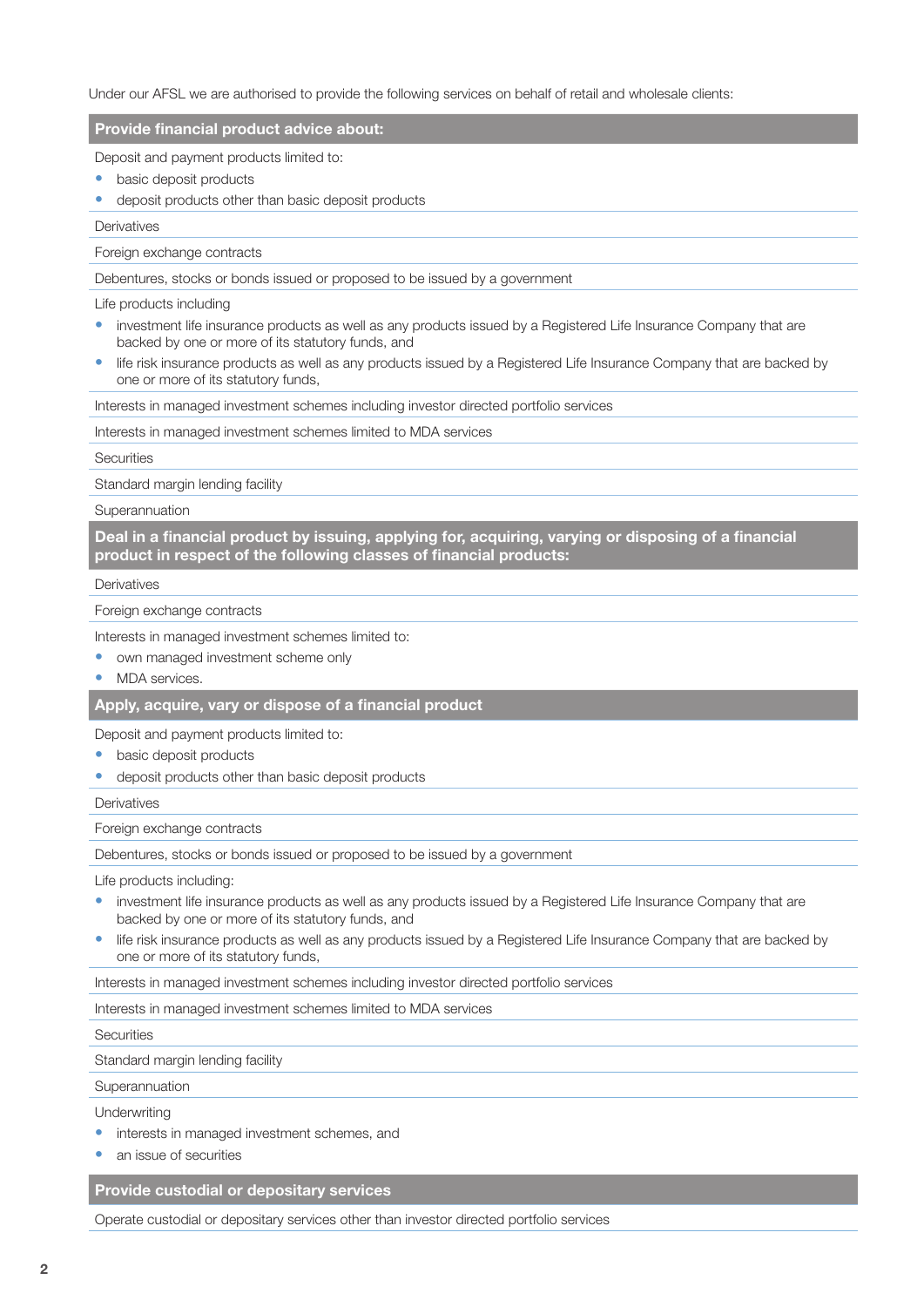As a Managed Discretionary Account (MDA) Provider, a Responsible Entity for ASIC-registered managed investment schemes, the Trustee of unregistered managed investment schemes and Sponsor and Promoter of an APRA-regulated superannuation fund we are

associated with the following entities:

- Mason Stevens Asset Management Pty Limited (CAR 461312)
- 2020 DirectInvest Pty Limited (CAR 336649)
- MS Custodial Services Nominees Pty Limited (CAR 1254410).

# **Managed Discretionary Account services**

Our Mason Stevens MDA Service (MDA Service, Service or Managed Account) allows you to invest in a professionally managed portfolio of investments (eg by an agreed investment guide) and delegate the day-to-day investment decisions to us. We may provide an investment guide or appoint a third party, known as an Investment Sub-Adviser. As as the MDA Provider, we will undertake the role of administration, custody and reporting for the Service. The MDA Service can only be accessed through an External MDA Adviser or, in limited cases, by one of our representatives and, if you are a retail client, you must be provided with personal advice and issued a Statement of Advice (SoA). Before accessing the Service you must enter into an MDA contract or agreement.

# **External MDA Adviser**

To invest in the MDA Service, retail clients must have an approved External MDA Adviser and have received personal advice, on an initial and ongoing basis, regarding the financial products and services we offer. The External MDA Adviser must provide you with a Statement of Advice (SoA) for any personal advice.

#### **Investor suitability**

Please note that the MDA Service may not be suitable to your relevant circumstances if you have provided limited or inaccurate personal information to your financial adviser. Furthermore, the MDA Service may cease to be suitable should your relevant circumstances change. You should speak with your financial adviser if your circumstances change at any stage.

# **Nature of advice**

Whilst providing personal advice to clients is not one of our core business activities, we may provide certain retail clients with personal financial product advice with respect to investing in any of the financial products and services we offer. In all other circumstances, we will only provide general advice.

We are obliged to warn you that the general advice we provide to you as a retail client does not take into account your objectives, financial situation or needs. Therefore, we recommend that you take all reasonable steps to fully understand the outcomes of specific products and strategies adopted in relation to utilising the financial products or services we provide and whether they are suitable for you.

While we believe the general financial product advice and information we provide is accurate and reliable, Mason Stevens, our directors, officers and associates assume no responsibility for the appropriateness of that general advice for you.

We **will not** provide personal advice to retail clients who are clients of a licensed financial adviser. You must receive personal advice from your own licensed or authorised financial adviser (referred to as an 'External MDA Adviser' in this FSG) in order to access our services.

## **Personal financial product advice**

If one of our representatives, or an External MDA Adviser, provides you with personal advice you must be given an SoA when that advice is first provided to you. The SoA will contain the advice, the basis on which it is given and information about fees and associations which may have influenced the provision of the advice.

**If you have a direct relationship one of our Mason Stevens representatives, and you are investing via our MDA Service, we must review the MDA Investment Program at least once every 13 months to ensure it remains appropriate for you. Alternatively, if your External MDA Adviser has issued you with an SoA to invest in the MDA Service, they will review the MDA investment program.**

If our representative, or the External MDA Adviser, provides further advice to you and your personal circumstances have not significantly changed, and that further advice is related to the advice provided to you in a previous SoA, and the further advice is not in writing, you may request a copy of the record of that further advice at any time up to seven years from the date the further advice was provided to you.

You can request the record of the advice by contacting us (where it was our further advice) or your financial adviser in writing or by telephone or by email.

In the event your financial adviser makes a recommendation to acquire a particular financial product (other than securities), they should also provide you with an offer document or product disclosure statement (PDS) containing information about the particular product, which will enable you to make an informed decision in relation to the acquisition of that product.

Your financial adviser is also required to review your MDA Investment Program and MDA contract at least every 13 months, and we require confirmation from your financial adviser that this has occurred.

Should you change your financial adviser please contact us so that we can update our records.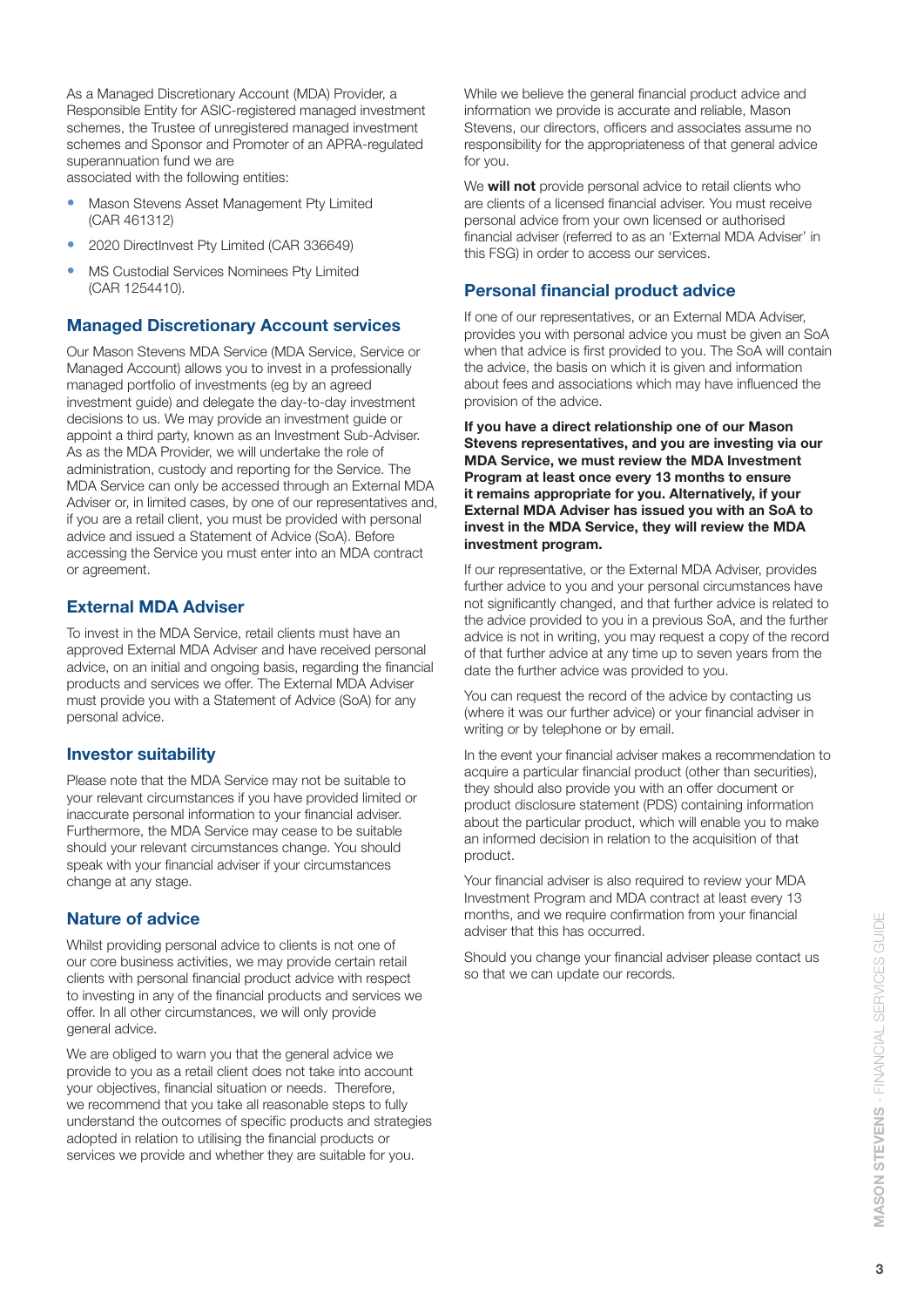#### **Our products and services**

Your financial adviser may recommend you access our services through:

- a Managed Account, which is our MDA Service, or
- a Self-Directed Portfolio.

By electing to use a Managed Account or Self-Directed Portfolio you will have access to invest in a broad range of investment assets including:

- Australian and international equities
- Fixed income securities
- Hybrid securities
- Derivatives (such as exchange traded options).

#### **Managed accounts**

A Mason Stevens Managed Account is an MDA Service operated under ASIC Corporations (Managed Discretionary Account Services) Instrument 2016/968 (ASIC MDA Instrument).

As an MDA Service, a Mason Stevens Managed Account requires you to delegate the investment management and trading discretion for securities and other financial products, to us as the MDA Provider.

You can select an investment mandate managed by a professional investment manager or your financial adviser (known as an Investment Sub-Adviser) or one of our Managed Portfolios. The decisions regarding the portfolio composition, participation in corporate actions and timing of buys and sells are at the discretion of either the Investment Sub-Adviser or us (as appropriate). Even if there is a third party Investment Sub-Adviser, you give us your authority to arrange the transactions.

As required by the ASIC MDA Instrument, you must enter into a formal agreement, known as the MDA contract prior to accessing this Service.

The MDA contract is the combination of:

- a signed application form (this could be a wet signature or by electronic means), that confirms the correctness of all the information you have provided, that you have read the Terms and also provides some warnings
- the MDA service terms, and
- the relevant investment program. (Note: The investment program is prepared by your financial adviser in accordance with the requirements of Division 3 of Part 7.7 and Division 2 of Pt 7.7A of the Corporations Act 2001 (Commonwealth) and sets out key information, including the investment strategy, and also covers opinions on the suitability of the investment program and the MDA contract.)

The investment mandates we provide disclose further information about each Managed Portfolio, including the investment objectives, the people involved and the particular fees.

Your financial adviser's SoA to you should include a specific heading "Investment Program". It will also refer to and incorporate the investment mandate which has been specifically selected for you.

The investment program will contain the following information:

- The nature and scope of the discretions that we will be authorised and required to be exercised.
- Any significant risks associated with the MDA contract.
- The basis on which it is considered that the MDA contract is suitable for you.
- Warnings that the MDA contract may not be suitable for you if you have provided limited or inaccurate information about your relevant circumstances and may cease to be suitable if your relevant circumstances change.

Unless you are a retail client with a direct relationship with a one of our representatives, you are required to obtain independent advice before entering into an MDA Service to ensure it is appropriate for your personal financial needs, objectives and circumstances. This independent advice will be provided by your financial adviser, referred to as an External MDA Adviser.

# **Self-Directed Portfolios**

Self-Directed Portfolios are portfolios which allow you, as the client, or your financial adviser, as your authorised representative, to instruct us to deal in securities and other financial products on your behalf. These portfolios are client directed and you determine the composition of your portfolio. Any securities held in a Self-Directed Portfolio will be held outside of any Managed Portfolio(s) that you choose to invest in as part of your Managed Account.

# **Custody of your assets**

Investors' assets in a Self-Directed Portfolio or a Managed Account are held on your behalf by us. We are licensed by ASIC to provide custodial services to clients and have been appointed a licensed sub-custodian to hold most financial products and some client monies. The remaining client monies are held directly in an account with an Authorised Deposit-taking Institution (ADI), as disclosed later in this FSG. As at the date of this FSG, our primary sub-custodian is National Australia Bank Limited. For futher information, please refer to the 'External service providers' section.

As part of our custodial role, if you receive franking credits on specific securities (where available) and incur capital gains or losses, on your behalf, we will manage all communications from the companies in which you are invested and will collect and maintain the information in your online account.

Some benefits that accrue to the holders of financial products (such as shareholder discounts) might not be available for your benefit. In that case, we do not compensate or provide other adjustments if the benefit is not available.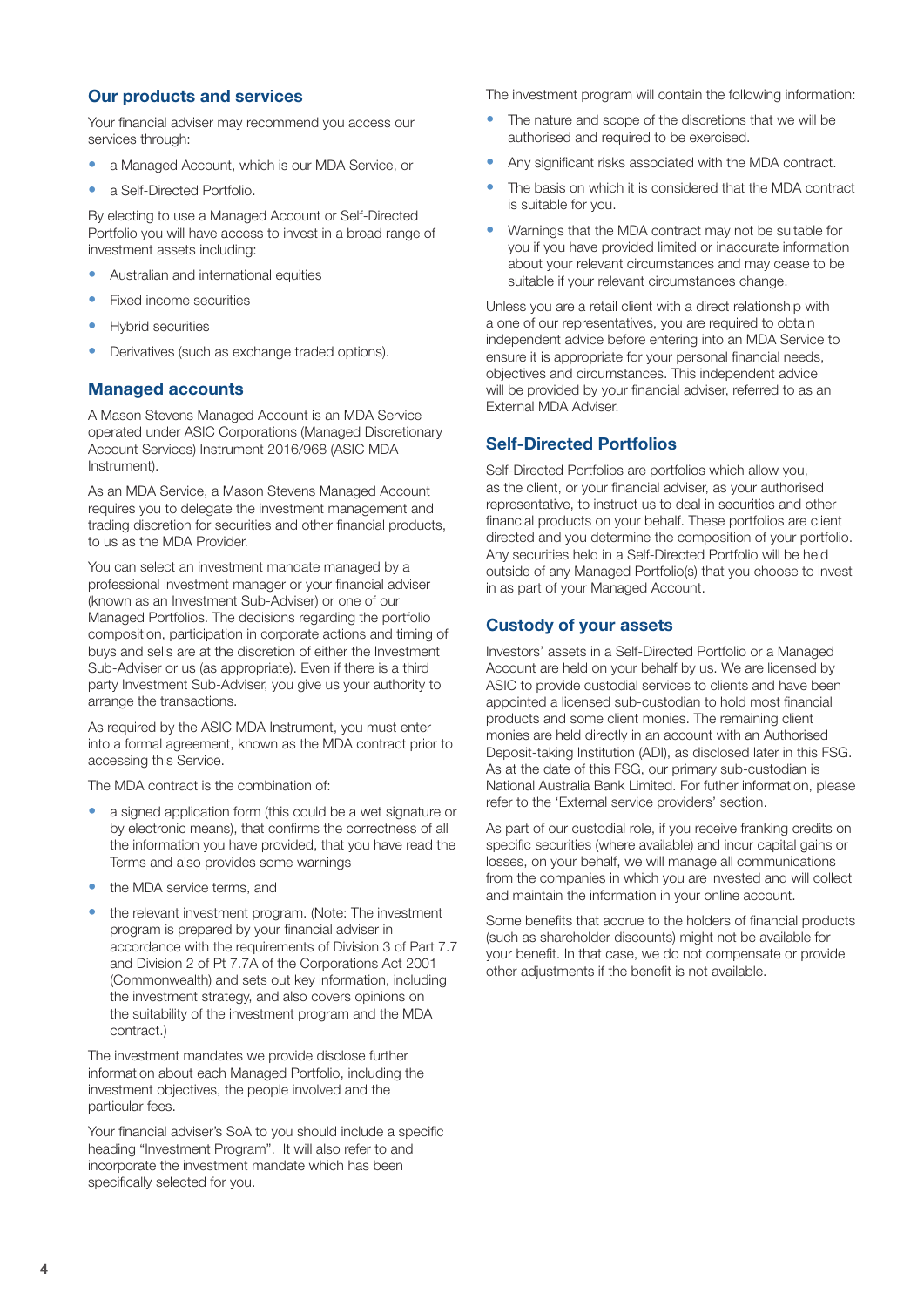## **External service providers**

We may outsource, to third parties, some operational activities of the MDA Service. Where these activities are undertaken by an external third party, they will be subject to a due diligence process prior to appointment. This due diligence process involves understanding their capabilities, experience and competence in delivering these activities to the MDA Service. External service providers are selected in accordance with internal policies and are approved by the board of directors.

On an annual basis, an ongoing due diligence review is performed on the external service provider to ensure they continue to have the operational capacity and competence to continue to deliver the services outlined in the contractual arrangement we have with them. In addition, the ongoing due diligence review is tabled to the board of directors.

At the date of this FSG, the following external service providers have been appointed to perform a material outsourced activity on our behalf:

**Sub-custodian**

National Australia Bank Level 12 500 Bourke Street Melbourne VIC 3000

NB: National Australia Bank has engaged Citibank N.A. as it global sub-custodian.

In the case of some Managed Accounts, a third party Investment Sub-Adviser may be appointed to perform investment management activities including portfolio composition, strategy and timing of buys and sells for a particular portfolio. Prior to investing through the Managed Account, you will be provided with a disclosure document (eg investment mandate) from us detailing the Investment Sub-Adviser's investment objectives and strategy, and any specific risks associated with the investment strategy. A Investment Sub-Adviser may be a professional investment manager or your licensed financial adviser.

Our relationships with external service providers may mean that we disclose your personal information to organisations involved in providing, managing or administering the product or service in which you are invested such as third party suppliers, printers and posting services. Refer to the Privacy Policy for further information.

## **Investment risks**

All investments have a certain amount of risk. You must be prepared for the risk that you lose money on your investment or your investment does not meet your investment objectives. By investing through the MDA Service you will have access to a diverse range of investments and strategies across multiple asset classes. As such the investment return, and level of risk, will differ for each investment or strategy chosen. Generally investments that have the potential for higher long term returns may also carry a greater level of short term risk.

Before you make an investment decision, it is important that you obtain personal advice about your financial circumstances and also understand the risks that can affect your investment. Some of the potential risks associated with investing include the following:

- Investment manager risk
- Operational risk
- Legislative risk
- Investment risk
- Company risk
- Inflation risk
- Market risk
- Diversification risk
- Counterparty risk
- Interest rate risk
- Derivatives risk
- Currency risk
- Liquidity risk
- Credit risk.

The risks identified are not meant to be exhaustive as it is not possible to identify every risk factor associated with investing. The appropriate level of risk for you will depend on various factors including your age, investment timeframe, other investments you may hold, and your level of risk tolerance. Your financial adviser will advise you of the relevant risks associated with your investment strategy.

#### **Significant risks of investing through an MDA**

There are significant risks associated with entering into an MDA contract and investing through the MDA Service. The client will not control the day-to-day investment decisions in relation to the account and will be bound by the decisions we make. This may lead to losses as well as profits.

Clients rely on our investment of their funds and assets in accordance with the investment guide they select and as outlined in the relevant investment mandate. If the investment guide is not implemented as disclosed, there may be losses or lost opportunities, in addition to the potential for profits. We will exercise our discretion in the course of implementing the investment guide. Clients will rely on us to choose how to implement the investment strategy and adapt to market conditions.

Implementation of the investment guide may lead to more transactions, or failing to transact, at times chosen by (or on behalf of) us. This may lead to more transaction costs incurred while pursuing the investment strategy. While it is our intention that the implementation of the investment strategy will over time lead to greater investment returns for the client's MDA, the judgment on a particular trade may be incorrect and result in a loss, or net profits may take longer or not eventuate, contrary to the objectives of the investment guide.

Investing through MDA services also carries the general risks of the underlying investments, including derivatives, securities and over-the-counter contracts such as foreign exchange contracts. Derivatives and foreign exchange contract trading in particular have a very high degree of investment risk, and a client could sustain a total loss of capital and be liable for substantial losses in addition to the amounts contributed by the client.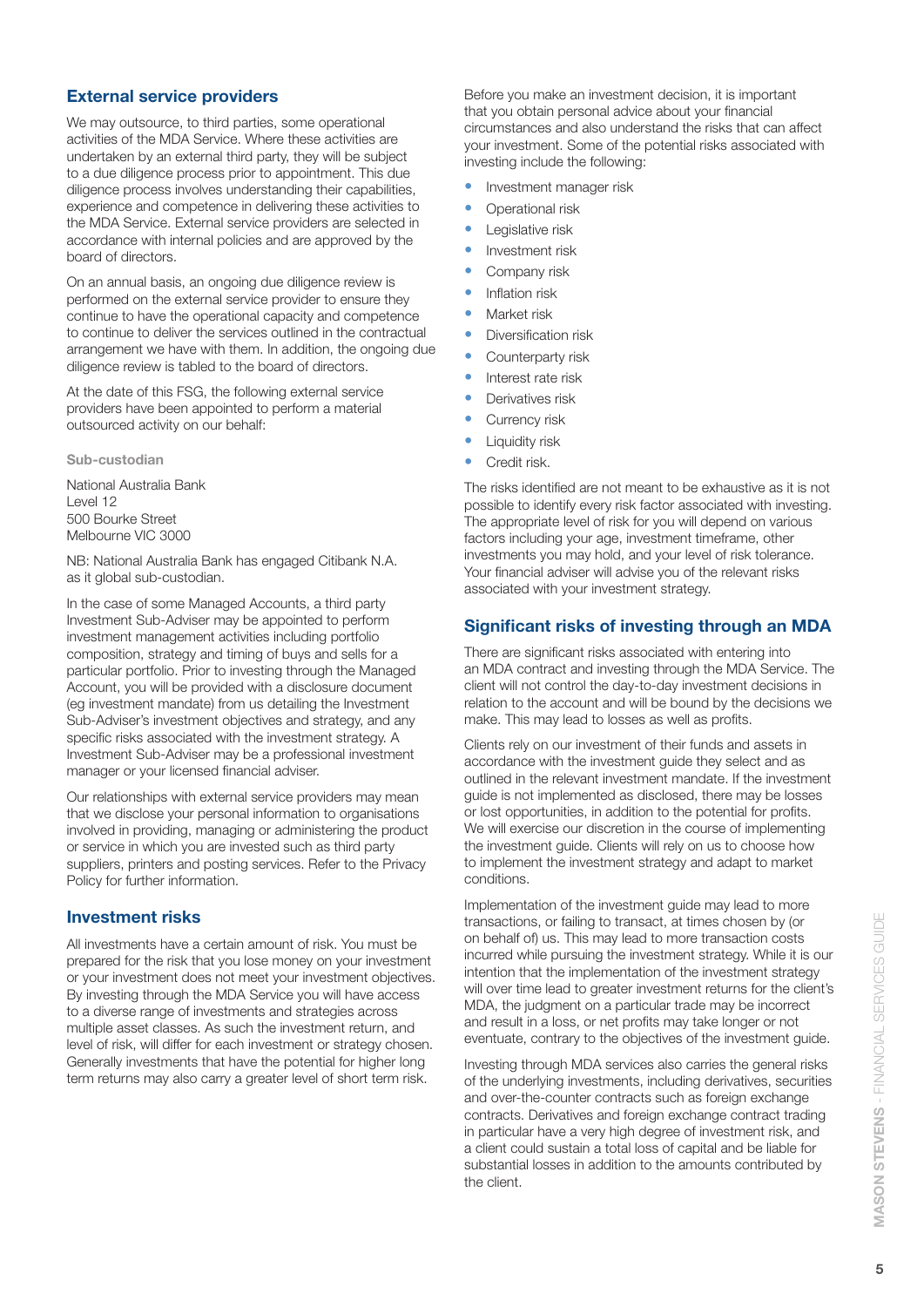#### **Non-limited recourse products**

The investment guide of your MDA will disclose whether your MDA portfolio assets may include non-limited recourse products. This depends on the particular investment strategy for your investment guide and the particular features of the financial products, so it is not possible to disclose in this FSG any specific features in advance of your selection of an investment guide non-limited recourse products.

Non-limited recourse products are typically financial products which are margined, meaning you pay a fraction of the full face value but remain liable to pay more if there is a shortfall (eg your financial product is revalued, triggering the requirement for you to pay more margin cover, or you suffer a loss when your position is closed and your account does not cover the shortfall).

Non-limited recourse products may be exchange traded derivatives or they may be over-the-counter margined products. Not all exchange traded derivatives and over-the-counter margined products are non-limited recourse products.

If you are a retail client and your selected investment guide allows your MDA portfolio assets to include non-limited recourse products, it will also disclose (or incorporate by reference to other disclosures given to you):

- the types of non-limited recourse products that may be included in the portfolio assets of your account
- information about the key features of those types of products (including any significant risks associated with investing in those types of products) that may be material to the decision of a person as a retail client whether to acquire those types of products
- information about the degree of leverage that may apply in relation to each type of product and in relation to the client portfolio assets of the client as a whole, including:
	- if the maximum potential liability of a person holding a type of product is unlimited – a statement to that effect, and
	- otherwise the maximum value of the ratio between the maximum potential liability of a person holding that type of product and the amount payable by the person to acquire that type of product
- a clear and prominent example illustrating in dollars the risk of the potential liability of a person who holds each type of product
- information about our policy for communicating and satisfying margin calls or requirements to provide collateral or make payments in relation to each type of product
- information about our policy for closing positions at a loss in relation to each type of product.

#### **How can you provide instructions to us?**

In general, enquiries regarding your investments should be made to your financial adviser in the first instance so that they can contact us on your behalf.

However, you can contact us directly by using the contact details set out at the front of this guide. You or your authorised representative can provide instructions to us by telephone, mail, or email. Any instructions relating to change of details, withdrawals or transfers must be made in writing and duly signed unless email authorisation has been granted on your account.

Some products and services may have their own rules around how to provide instructions or carry out certain transactions. You will find information on these rules in the relevant disclosure documents for the product or service.

#### **Withdrawals and transfers**

You may notify us at any time of your intention to sell some or all of your investment portfolio or transfer your portfolio to another provider. This instruction should be provided to us in writing and we will act in accordance with your instructions. You should discuss the implication of early terminations of your portfolio in particular any impact on performance with your financial adviser. The sale or transfer of securities may result in expenses such as transaction costs being incurred.

#### **Corporate actions**

If you wish to provide instructions to us in relation to corporate actions (including proxy voting) or otherwise regarding the financial assets held in your Self-Directed Portfolio, please contact us to determine if your account is eligible to vote. You should note that in the case of Managed Accounts, the Investment Sub-Adviser may advise whether or not the portfolio in which you are invested will participate in corporate actions and you may not have the option to provide instructions regarding your preferences without withdrawing from the investment guide.

#### **Netting**

Instructions may be received from different investors to buy and sell interests in the same financial product or security. We may offset these instructions so that only one net order is made to purchase or sell the security. If this occurs, and subject to the net request being accepted, investors who dispose of an investment will have that disposal effected and recorded by us. Similarly, investors who acquire an investment will have that acquisition effected and recorded by us. Netting may reduce transaction costs and we are entitled to retain any resulting benefit that may be gained, in respect of and including the buy/sell spread on underlying investments.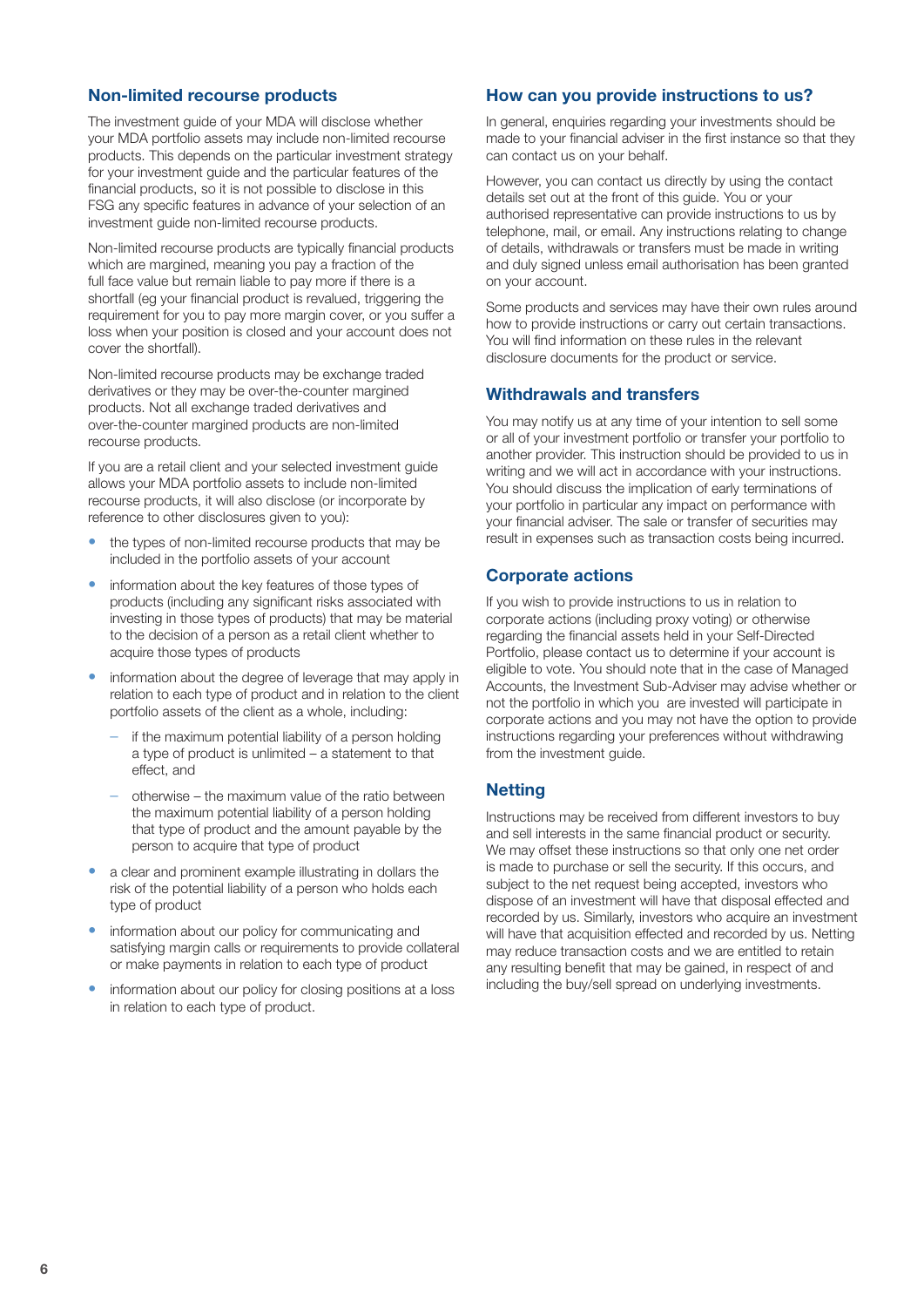## **Cash management**

When you invest through the MDA Service, your cash funds are pooled with the cash funds of other clients of the Service. We deposit these cash funds with the Australia and New Zealand Banking Group ABN 11 005 357 522 (ANZ) or, for amounts to settle pending purchases or receipt of sale proceeds, using our primary sub-custodian National Australia Bank Limited ABN 12 004 044 937. Your cash funds are managed among the deposit accounts to ensure that amounts are reserved to settle pending purchases and amounts are made available for investment. The current interest rate applicable to your account for cash funds invested through the Service by deposits with ADIs is notified via the relevant disclosure document or fee schedule or other updated notice provided to you. The rate calculated on your funds will be determined by the interest we earn on all clients' cash funds on deposit with the respective ADIs after consideration of any fees payable to us for any management and administration of such cash balances and associated payments and services. We will not withdraw your money except where instructed by you, including an authorisation by you in accordance with the account terms and any investment mandates you have been given. See the 'Fees and Costs' section for further information.

#### **How are we remunerated?**

We are remunerated through the fees that we may charge you. These fees are disclosed in the relevant disclosure documents and in the 'Fees and Costs' section of this FSG.

Our employees and directors are remunerated by way of salary and other employee benefits. They may also be eligible for a discretionary bonus which is based on achievement of pre-determined business objectives such as contribution to profit, client service, risk management and leadership/team contribution. In addition, staff may also receive other benefits including, reduced fees in connection with using Mason Stevens products and services.

Your financial adviser will disclose how they are remunerated in their SoA and Fee Disclosure Statement.

#### **Disclosure of conflicts of interest**

We have relationships with various parties whereby we pay or receive fees. These parties may include, but are not limited to, brokers, investment managers, banks, financial planners and other referral sources.

We have documented processes for managing conflicts by controlling, avoiding and disclosing relevant conflicts of interests.

## **Record keeping**

We will seek to ensure that comprehensive and accurate records of client profiles, together with any personal advice provided in an SoA are properly maintained for seven years in accordance with legal requirements. Your information will also be maintained in accordance with our Privacy Policy.

#### **Compensation arrangements**

We have professional indemnity and fraud insurance arrangements in place. The insurance satisfies the requirements of section 912B of the Corporations Act 2001 (Commonwealth).

These insurance arrangements cover claims relating to the services and products we offer and the conduct of our current and former staff (if we are responsible for the conduct of the staff member at the time of the relevant conduct).

#### **Continuous disclosure updates and information**

From time-to-time, we may use our website (www.masonstevens.com.au) to provide updates on disclosures in our offer documentation. For any material changes you will be notified in writing. Our continuous disclosure updates and information can be found under the 'Resources' tab on the website.

#### **Privacy policy**

By completing your Account Application, you may be providing Mason Stevens with personal information. We also collect your personal information to verify your identity as part of the account application process. Any personal information obtained is collected, stored and disclosed to any third parties in accordance with the Privacy Act 1988 (Cth), the Australian Privacy Principles (APPs) and the Mason Stevens' Privacy Policy.

Mason Stevens or any of its third parties may be located or perform services overseas. As a result, your personal information may be disclosed to a recipient in a foreign country, including New Zealand and the United Kingdom. Where this happens we will seek by contract or other means to ensure personal information is protected.

For further information of our Privacy Policy please refer to the Mason Stevens website, www.masonstevens.com.au.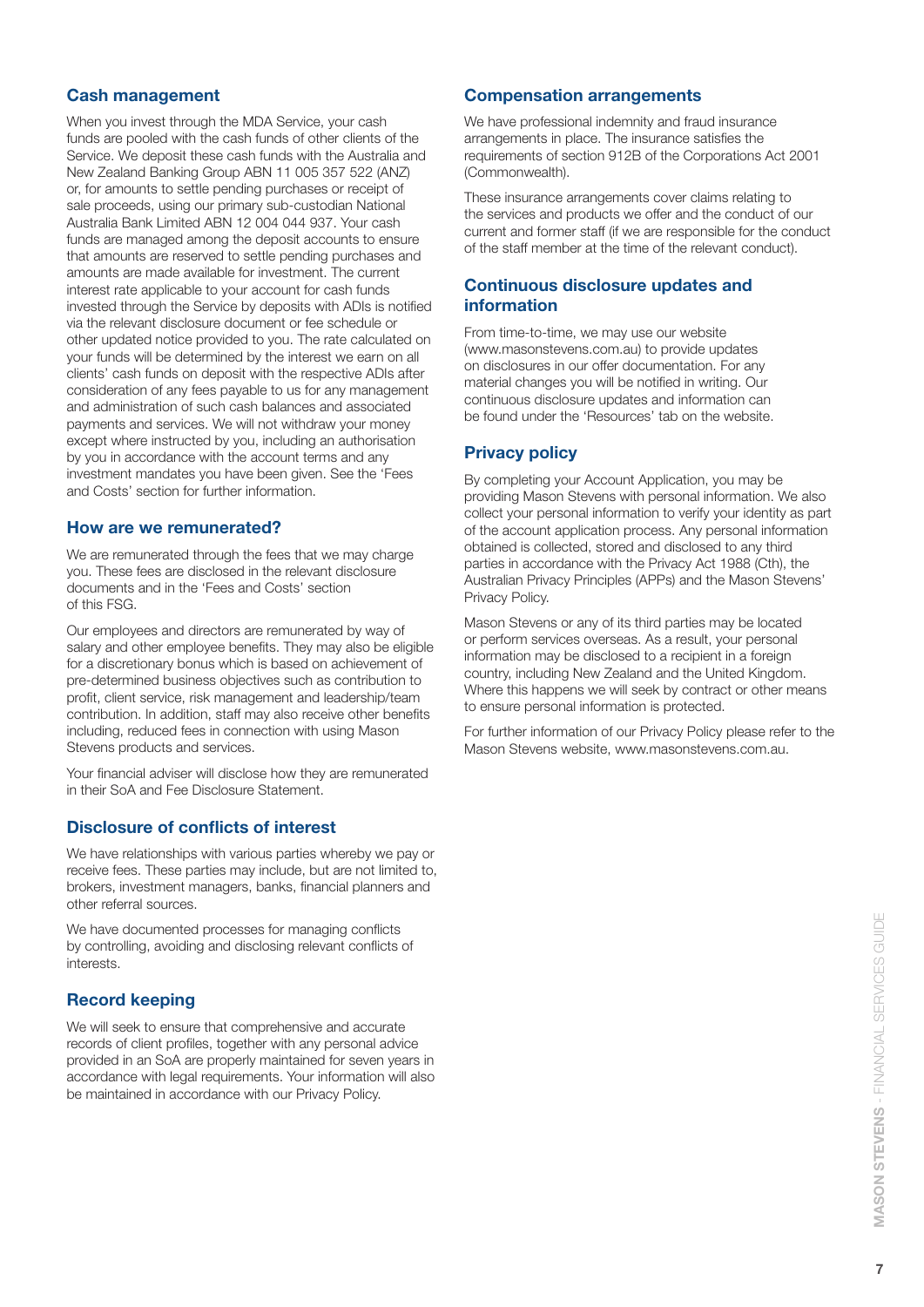**Questions about Privacy**

Our Privacy Policy is available online at

www.masonstevens.com.au or as hard copy upon request. The policy provides information about how you can access the personal information we hold about you as well as how we handle complaints. You can access your personal information or lodge a complaint by contacting us on 1300 988 878 or by emailing info@masonstevens.com.au

If you have any complaints or questions about the privacy of your information please contact our Privacy Officer by email on info@masonstevens.com.au. If your complaint is not resolved to your satisfaction, you may write to the Office of the Australian Information Commissioner at GPO Box 5218, Sydney NSW 2001.

#### **If you have a complaint?**

We have established an internal process for handling disputes with the view to ensuring the prompt, fair and effective resolution of complaints. If you have a concern or complaint, please tell us so that we can investigate and try to resolve the matter. We aim to resolve most issues within five business days.

Your complaint can be addressed to:

The Complaints Officer Mason Stevens Limited GPO Box 5003 Sydney NSW 2001

If you believe your complaint has not been satisfactorily dealt with or if you have not received a response within 30 days you can contact us directly or you may wish to contact the Australian Financial Complaints Authority ('AFCA'). AFCA provides fair and independent financial services complaint resolution that is free to consumers.

Mason Stevens is a member of AFCA (our membership number is 15155).

The contact details for AFCA are:

**Australian Financial Complaints Authority**

GPO Box 3 Melbourne VIC 3001 T: 1800 931 678 E: info@afca.org.au W: www.afca.org.au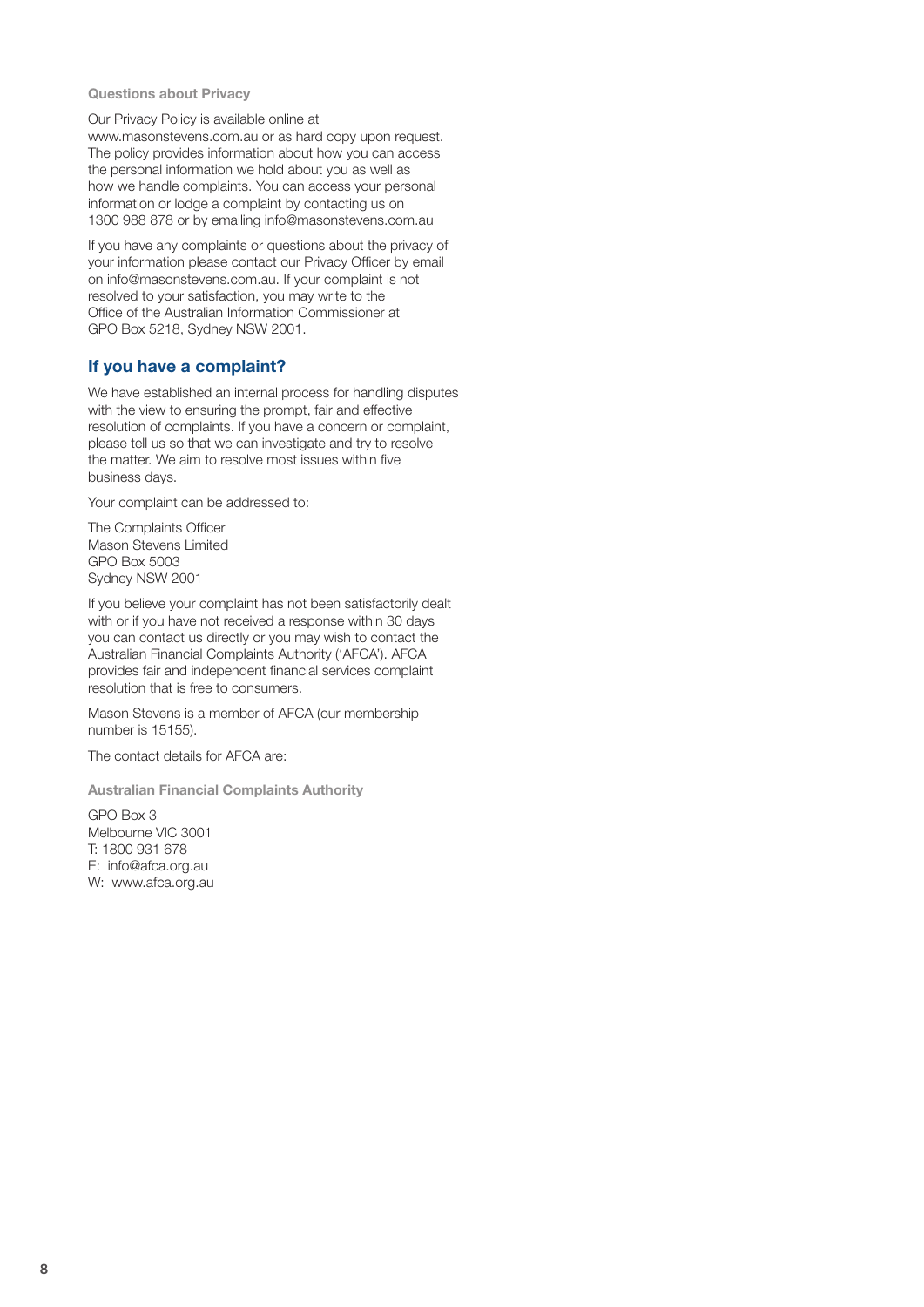# Fees and Costs

#### **Did you know?**

**Small differences in both investment performance and fees and costs can have a substantial impact on your long term returns.**

**For example, total annual fees and costs of 2% of your account balance rather than 1% could reduce your final return by up to 20% over a 30 year period (for example reduce it from \$100,000 to \$80,000).**

**You should consider whether features such as superior investment performance or the provision of better member services justify higher fees and costs.**

**You may be able to negotiate to pay lower contribution fees and management costs where applicable. Ask the fund or your financial adviser.**

#### **To find out more**

If you would like to find out more, or see the impact of the fees based on your own circumstances, the **Australian Securities and Investments Commission (ASIC)** website **(www.moneysmart.gov.au)** has a managed funds fee calculator to help you check out different fee options.

You may be charged fees for financial services or products that you receive from us. These rates are inclusive of any Goods and Services Tax (GST) and less any input tax credits and reduced input tax credits (RITC) and are subject to change from time to time. You will be notified of any changes and given not less than 30 days' written notice for any increase.

Fees and costs charged to you will depend on the type of financial products you choose to invest or transact, the level of service required and the size of the transactions. In some cases, fees may be subject to negotiation between you, your financial adviser and us. Fees and costs, once disclosed and agreed, will be charged to your account at the time of the relevant transaction or in arrears.

#### **Fees and costs table**

The table below shows the fees and costs that you may be charged under the MDA Service. The fees and costs are inclusive of the estimated net effect of GST (ie inclusive of GST, less any input tax credits and reduced input tax credits) unless otherwise stated. These fees are paid from your account or from the return of your investments.

You should read all the information about fees and costs, including the additional explanation information, as it is important to understand how fees and costs may impact your investments (including returns) in the MDA Service.

| <b>Mason Stevens Managed Discretionary Account</b>                                     |               |                   |  |  |
|----------------------------------------------------------------------------------------|---------------|-------------------|--|--|
| Type of fee or cost                                                                    | <b>Amount</b> | How and when paid |  |  |
| Fees when your money moves in or out of the Managed Portfolio(s)                       |               |                   |  |  |
| Establishment fee <sup>1</sup><br>The fee to open your<br>investment                   | Nil           | Not applicable    |  |  |
| <b>Contribution fee</b><br>The fee on each amount<br>contributed to your<br>investment | Nil           | Not applicable    |  |  |
| <b>Withdrawal fee</b><br>The fee on each amount<br>you take out of your<br>investment  | Nil           | Not applicable    |  |  |
| $Exit$ fee <sup>1</sup><br>The fee to close your<br>investment                         | Nil           | Not applicable    |  |  |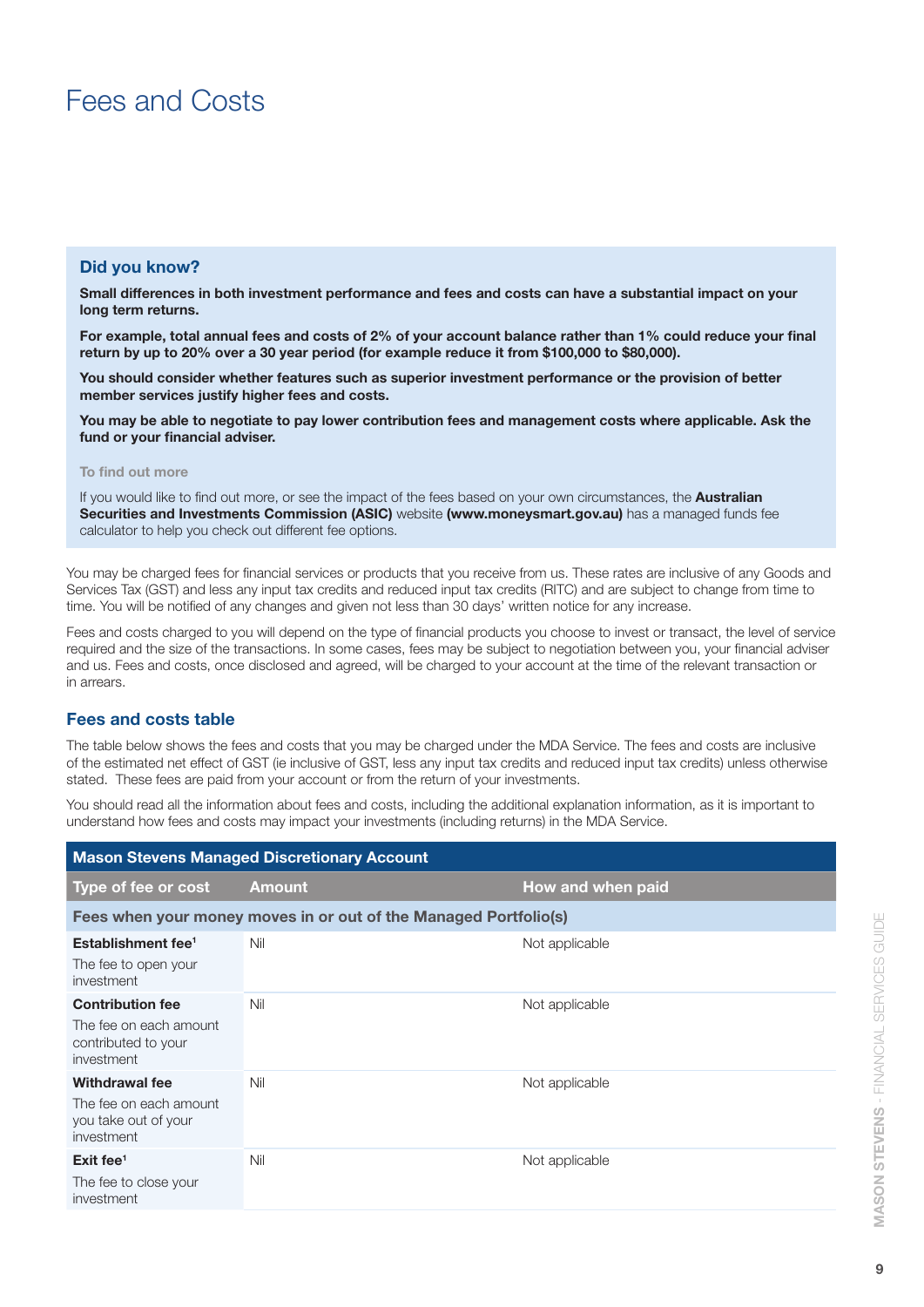| <b>Mason Stevens Managed Discretionary Account</b>                                                                                                  |                                                                                                                          |           |                                                                                                                                                                                                                         |  |
|-----------------------------------------------------------------------------------------------------------------------------------------------------|--------------------------------------------------------------------------------------------------------------------------|-----------|-------------------------------------------------------------------------------------------------------------------------------------------------------------------------------------------------------------------------|--|
| Type of fee or cost                                                                                                                                 | <b>Amount</b>                                                                                                            |           | How and when paid                                                                                                                                                                                                       |  |
| Management costs <sup>2</sup><br>The fees and costs for managing your investment                                                                    |                                                                                                                          |           |                                                                                                                                                                                                                         |  |
| <b>Management fee</b>                                                                                                                               | The management fee for each Managed<br>Portfolio is set out in the relevant<br>investment mandate                        |           | The management fee is calculated daily and paid<br>monthly in arrears.                                                                                                                                                  |  |
| <b>Performance fee</b>                                                                                                                              | The performance fee for each Managed<br>Portfolio, where applicable, is disclosed in<br>the relevant investment mandate. |           | The performance fee is calculated periodically and<br>is a direct charge to your account.                                                                                                                               |  |
|                                                                                                                                                     | It will be disclosed as an estimate incurred<br>annually based on previous financial years<br>and reasonable estimates.  |           |                                                                                                                                                                                                                         |  |
| <b>Administration fee</b>                                                                                                                           | <b>Account balance</b>                                                                                                   | Rate % pa | The administration fee is calculated daily and                                                                                                                                                                          |  |
|                                                                                                                                                     | $$0 - $500,000$                                                                                                          | 0.275     | paid monthly in arrears. Administration fees are<br>calculated on a tiered basis.                                                                                                                                       |  |
|                                                                                                                                                     | \$500,001 - \$1,000,000                                                                                                  | 0.220     |                                                                                                                                                                                                                         |  |
|                                                                                                                                                     | > \$1,000,000                                                                                                            | Nil       |                                                                                                                                                                                                                         |  |
| <b>Custody fee</b>                                                                                                                                  | 0.055% pa                                                                                                                |           | The custody fee is calculated daily and paid<br>monthly in arrears.                                                                                                                                                     |  |
| <b>Account keeping fee</b>                                                                                                                          | \$165 pa                                                                                                                 |           | The cost for the maintenance and operation of<br>your account. It is paid monthly in arrears.                                                                                                                           |  |
| Indirect cost ratio                                                                                                                                 | 0.00% to 2.50% pa                                                                                                        |           | The costs incurred indirectly via investment<br>in products such as managed funds. Not all<br>Managed Portfolios will necessarily have an ICR.<br>Refer to the investment mandate of the relevant<br>Managed Portfolio. |  |
| <b>Service fees</b>                                                                                                                                 |                                                                                                                          |           |                                                                                                                                                                                                                         |  |
| <b>Switching fee</b><br>The fee to recover the<br>costs of switching all or<br>part of your investment<br>from one Managed<br>Portfolio to another. | Nil                                                                                                                      |           | Not applicable                                                                                                                                                                                                          |  |

<sup>1</sup> There are no specific establishment or exit fees for the Managed Portfolio(s) however you will incur any relevant transactional and operational costs (including transaction costs) on the initial purchase, sell down or transfer of securities. Please refer to the Additional Explanation of Fees and Costs section for full details.

<sup>2</sup> This fee does not include any amounts payable to your financial adviser. Please refer to the Financial Adviser Fees section for further information.

<sup>3</sup> Administration and Custody Fees may differ across differing Investment Mandates. Please refer to the relevant Investment Mandate document.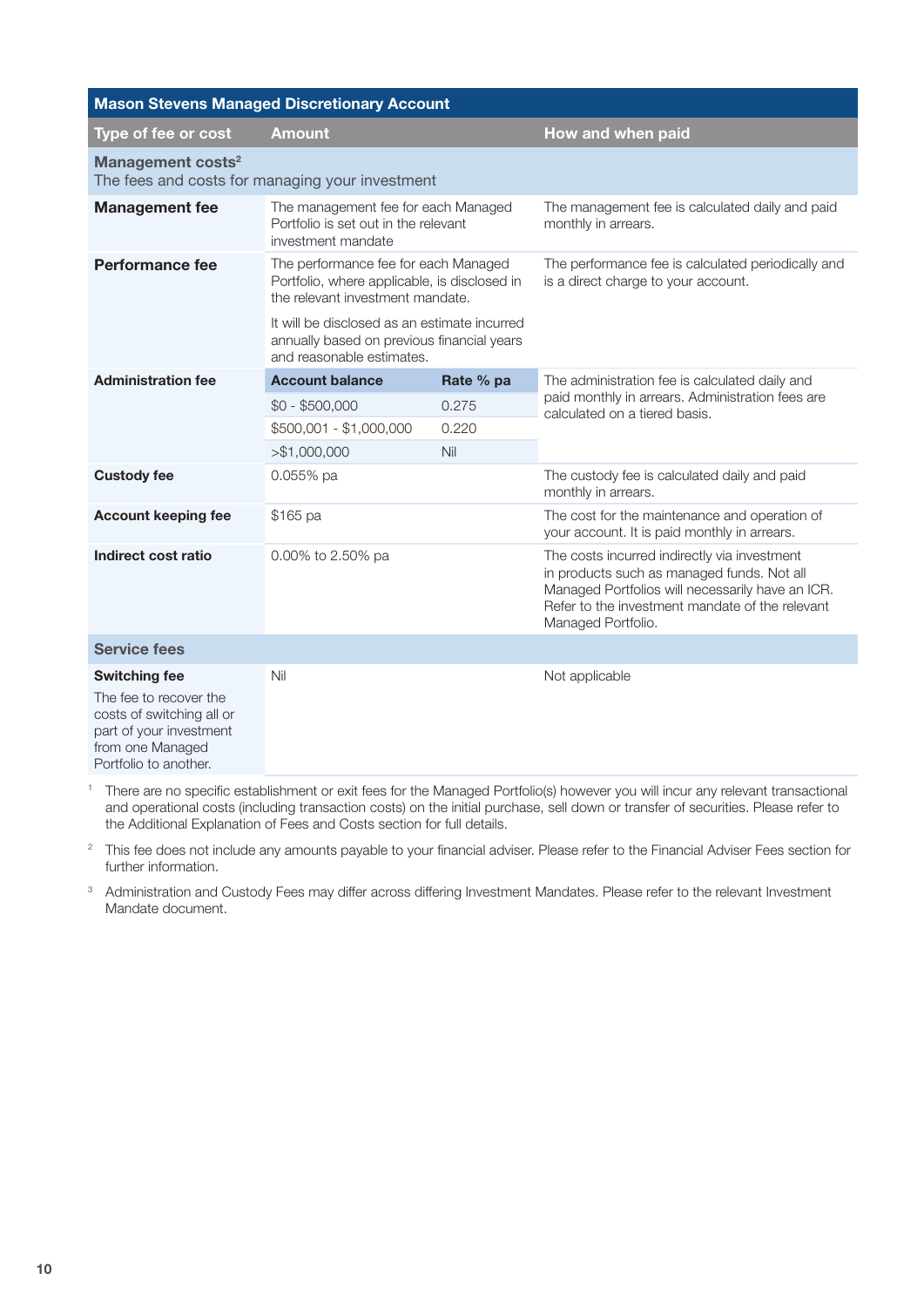# **Example of annual fees and costs – Mason Stevens Concentrated Global Equity Managed Portfolio**

This table gives an example of how the fees and costs for the Mason Stevens Concentrated Global Equity Managed Portfolio can affect your investment over a one-year period.

You should use the table to compare this investment product with other similar investment products.

| <b>Example - Mason Stevens</b><br><b>Concentrated Global Equity</b><br><b>Managed Portfolio</b> |             | Balance of \$50,000 with a contribution of \$5,000 during the year                                                                                                                 |
|-------------------------------------------------------------------------------------------------|-------------|------------------------------------------------------------------------------------------------------------------------------------------------------------------------------------|
| <b>Contribution fee</b>                                                                         | Nil         | For every additional \$5,000 you invest, you will be charged \$0.                                                                                                                  |
| <b>Management costs</b>                                                                         |             |                                                                                                                                                                                    |
| <b>PLUS</b><br>Management fee                                                                   | 0.88% pa    | For advising and managing the Managed Portfolio you will be charged \$440<br>each year.                                                                                            |
| <b>AND</b><br>Performance fee                                                                   | Nil         | Based on previous financial years and reasonable estimates, the estimated<br>performance fee for the Managed Portfolio is \$0 each year                                            |
| <b>AND</b><br>Administration fee                                                                | $0.275%$ pa | To allow for administration costs and expenses you will be charged \$137.50<br>each year.                                                                                          |
| <b>AND</b><br>Custody fee                                                                       | $0.055%$ pa | To allow for the costs of custody of your investments including the fees of any<br>appointed sub-custodian, you will be charged \$27.50 each year.                                 |
| <b>AND</b><br>Account keeping fee                                                               | \$165 pa    | For the cost of maintaining your account you will be charged \$165<br>each year.                                                                                                   |
| <b>AND</b><br>Indirect cost ratio                                                               | Nil         | For the indirect costs associated with investing in the underlying assets of the<br>Managed Portfolio you will be charged approximately \$0 each year.                             |
|                                                                                                 |             | For every \$50,000 you have in the Managed Portfolio you will be charged total<br>management costs of \$770 each year.                                                             |
| <b>EQUALS total cost of product</b>                                                             |             | If you had an investment of \$50,000 at the beginning of the year and you<br>invest an additional \$5,000 during that year, you would be charged total fees<br>and costs of \$770* |

\*The Managed Portfolio used in this example does not have a performance fee or incur indirect costs.

This example assumes \$50,000 is invested for the entire year and \$5,000 is invested during the year and that the value of the investment is constant over the year.

You should note that this general disclosure relating to fees and costs may change between the time when you read this Financial Services Guide and the time you acquire the product.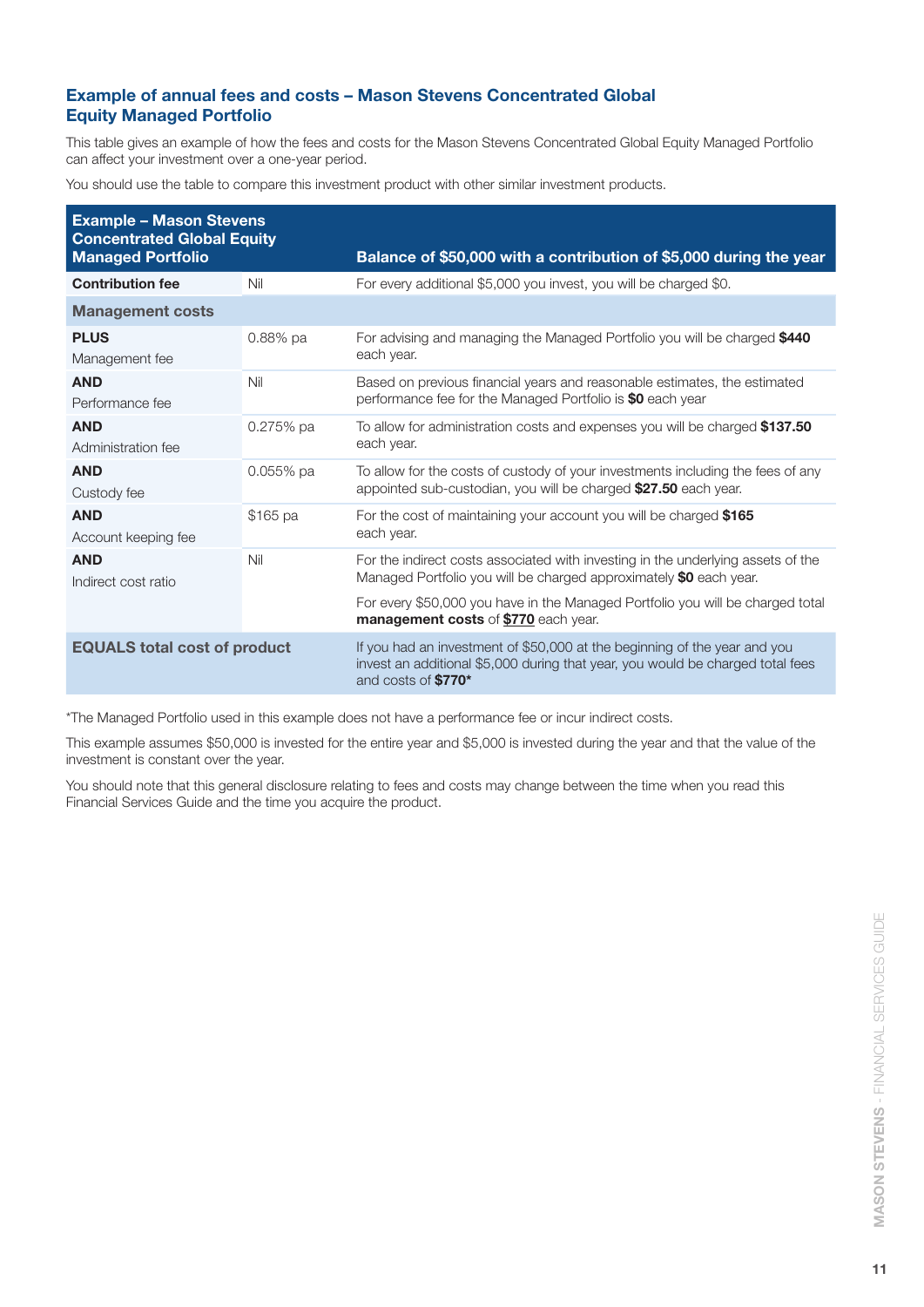# **Transactional and operational costs applicable to the Managed Portfolios and Self-Directed Portfolios**

Transactional and operational costs are incurred in the buying or selling of the assets held by the Managed Portfolio(s), including brokerage costs, settlement costs, clearing costs, registration fees, bank charges, Government taxes, stamp duty (if applicable). Such costs are additional to those disclosed in the Fees and Costs Table and will be indicated where they are relevant to the Managed Portfolio(s).

The amount of transactional and operational costs will generally reflect the extent to which the assets of a Managed Portfolio are managed. Managed Portfolios that are actively managed will have higher transactional and operational costs, but this will not necessarily mean that the returns to investors in the portfolio will be lower. Transactional and operational costs are not necessarily determinative of the performance of the Managed Portfolio or returns paid to an investor. In some cases, Managed Portfolios with higher transactional and operational costs may have higher returns when compared to the returns of Managed Portfolios that have lower transactional and operational costs.

#### **Transactional and operational costs table**

You will be charged transaction costs when the Investment Sub-Adviser buys or sells securities within your selected Managed Portfolio(s). Please refer to 'Transaction Costs (Managed Portfolios)' in the table below for guidance but, more importantly, in the relevant investment mandate.

In addition if you (or your financial adviser) transact within your Self Directed Portfolio you will also incur transaction costs outlined in 'Transaction Costs (Self Directed Portfolios)'.

You are able to view the transactions costs charged to your account in the trade advice confirmations that you receive post execution, transaction costs are a direct deduction from your account and fully transparent.

| <b>Cost</b>                                                        | <b>Amount</b>                                                                                                                                                                                                                | How and when paid                                                  |  |
|--------------------------------------------------------------------|------------------------------------------------------------------------------------------------------------------------------------------------------------------------------------------------------------------------------|--------------------------------------------------------------------|--|
| In-specie transfer fee                                             | Should you request a transfer of direct securities, managed<br>fund or any other financial product, in and out of your<br>account, an in-specie transfer fee of up to \$33.00 for each<br>investment is payable on transfer. | Deducted from your cash balance<br>at the time of the transfer.    |  |
| Transaction costs <sup>4</sup><br>(Managed Portfolios)             | Managed funds <sup>5</sup> :<br>\$16.50 per transaction                                                                                                                                                                      | Deducted from your cash balance<br>at the time of the transaction. |  |
|                                                                    | Fixed income <sup>6</sup> :<br>Up to 0.55% of transaction value.                                                                                                                                                             |                                                                    |  |
|                                                                    | Domestic equities:<br>Up to 0.33% of transaction value                                                                                                                                                                       |                                                                    |  |
|                                                                    | International equities:<br>Up to 0.55% of transaction value                                                                                                                                                                  |                                                                    |  |
| <b>Transaction costs<sup>4</sup></b><br>(Self Directed Portfolios) | Managed funds:<br>\$33.00 per transaction                                                                                                                                                                                    | Deducted from your cash balance<br>at the time of the transaction. |  |
|                                                                    | Fixed income:<br>0.55%, minimum \$55.00 per transaction                                                                                                                                                                      |                                                                    |  |
|                                                                    | Domestic equities:<br>0.55%, minimum \$33.00 per transaction                                                                                                                                                                 |                                                                    |  |
|                                                                    | International equities:<br>0.825%, minimum \$75.00 per transaction                                                                                                                                                           |                                                                    |  |

4 Transacting in international securities (including foreign exchange) will incur an additional cost for foreign currency conversion. Please refer to the Foreign exchange services in the 'Additional explanation of fees and costs' section for further information.

<sup>5</sup> Managed funds into which Managed Portfolios may invest may charge a buy/sell spread on a buy or sell of units in those funds. You should refer to the relevant managed fund product disclosure statement for full details of any fees and charges.

<sup>6</sup> At the time of transacting in fixed income securities, a 'bid/ask spread' may be incurred. A bid/ask spread is the industry terminology for the amount by which the ask price exceeds the bid price for an asset in the market. It is considered that the difference between the amount paid for the fixed income asset and the value of the asset at the time of purchase based on its selling price is a transaction cost. You should be aware that the spread is an indirect cost, not charged directly to your account, and will depend on the type of instrument, size of order, timing of the transaction, execution quality, liquidity of the underlying market and actions of other market participants during execution etc.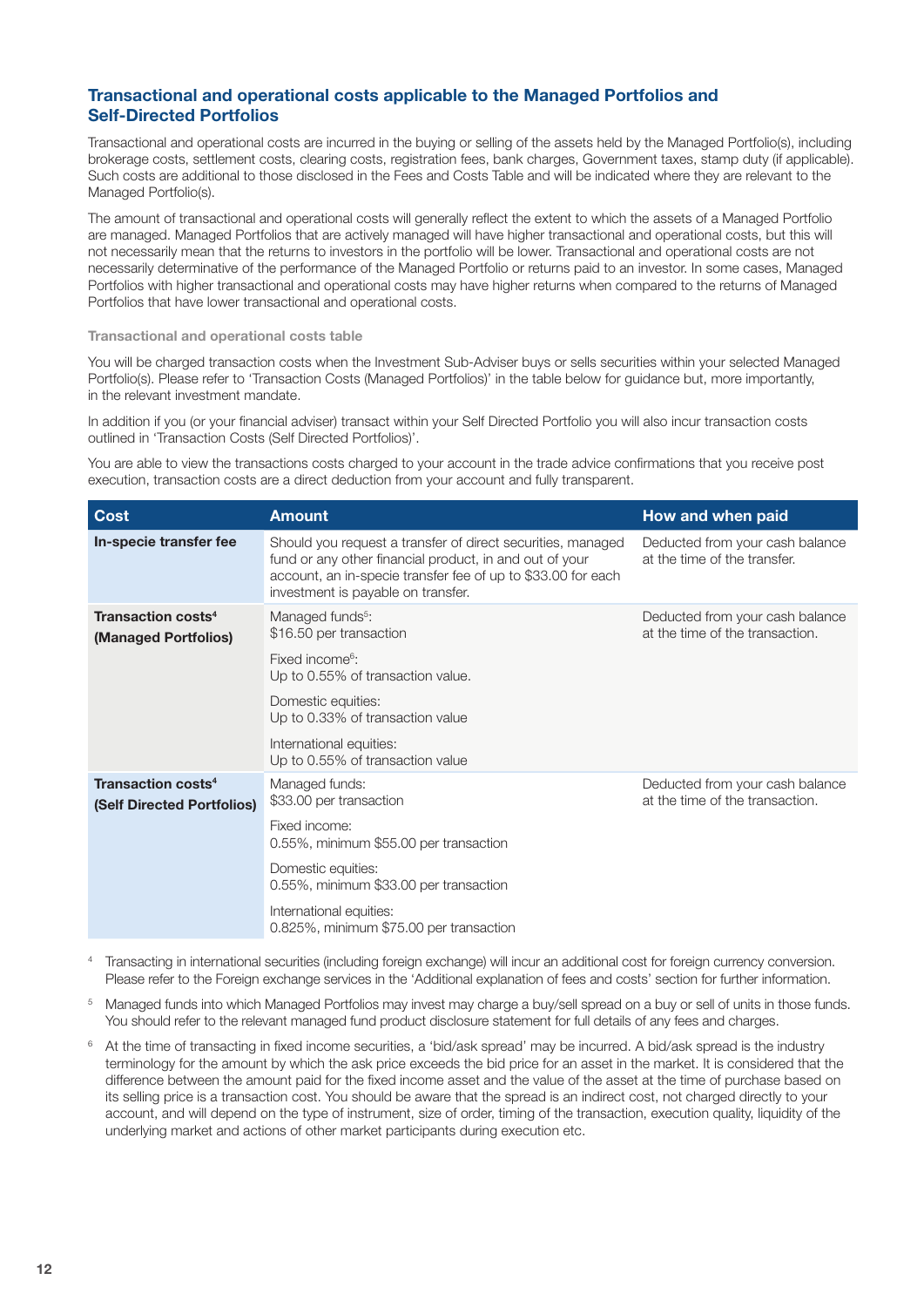# **Additional explanation of fees and costs**

#### **Management costs**

The management costs for the Managed Portfolio(s) comprise:

- a management fee payable to the MDA Provider. The MDA Provider may pay the whole or a portion of the management fee to the appointed Investment Sub-Adviser for advising and managing the Managed Portfolio(s); and
- a performance fee payable by the MDA Provider to the Investment Sub-Adviser when they meet a defined level of outperformance for the Managed Portfolio for which they manage. This fee is a direct charge from your Managed Portfolio, and
- an administration fee to cover the costs of administering the Managed Portfolio, and
- a custody fee to cover the costs of custody of your investments including the fees and charges of any appointed sub-custodian, and
- an account keeping fee for the cost of maintaining and operating your Managed Account (please note this is at the account level and not charged per Managed Portfolio), and
- indirect costs (indirect cost ratio), if any, based upon information available from the underlying product issuer and reasonable estimates.

Any administration expenses in excess of the amount provided for in the management cost are paid by us and are not an additional cost to you.

#### **Performance fees**

The performance fee for a Managed Portfolio is typically calculated as a certain percentage of outperformance, and is charged on an individual account basis. Outperformance is the portfolio value at the end of the performance period (after all fees but before performance fees) less the notional value had the investor funds accumulated at the benchmark returns.

For a performance fee to be paid, the outperformance must be positive. Any underperformance (or negative outperformance) is carried forward to the next or subsequent performance periods where, after indexing by the benchmark returns, it is offset against future portfolio performance.

For full disclosure on any performance fees, refer to the relevant investment mandate. Estimated performance fees quoted in the mandates are based on previous financial years and reasonable estimates going forward.

#### **Indirect cost ratio (ICR)**

If the investment universe of a Managed Portfolio includes securities such as managed funds, Exchange Traded Funds (ETFs), Real Estate Investment Trusts (REITs) or Listed Investment Companies (LICs), the issuers of these financial products may charge management costs (including performance fees) and transactional or operational costs. These indirect costs are deducted from the assets of the Managed Portfolio (they are not charged to your account directly). You should refer to the relevant product disclosure document for full details on the fees and costs charged by any managed funds, ETFs or LICs held.

The indirect costs associated with investing in these underlying securities is the ICR and is a percentage of the net asset value of the Managed Portfolio. The ICR is an estimate based on the information publicly available to us (usually sourced from the relevant product disclosure statement).

We may update ICRs from time to time via a notice on the Mason Stevens website. Please refer to the Continuous Disclosure Updates and Information page.

#### **Foreign exchange services**

Mason Stevens provides foreign exchange services for transactions in international listed and unlisted securities, including fixed income instruments, which include the buying and selling of such instruments and related corporate action and income transactions.Where instructed by you, foreign exchange transactions will be carried out to convert AUD into relevant currencies using the foreign exchange rates advised by the sub-custodian or other wholesale providers Mason Stevens has access to. Mason Stevens actively manages such transactions to facilitate the most optimal outcomes for its clients. The rates provided are subject to market conditions and available liquidity in the marketplace for the respective currency pair, and include costs incurred by the sub-custodian and Mason Stevens in providing the most efficient and effective service, which may be up to 0.30%.

#### **Transacting on international equities**

Trading and settlement for investments on international markets may also incur additional costs which include but are not limited to local exchange fees, taxes, bank fees, and government charges. These costs may be passed on to you and may be deducted from your cash balance or from the total transaction amount on settlement of the trade or any corporate actions.

#### **Differential fees**

We may negotiate differential fees with 'wholesale clients' (as defined in the Corporations Act). Accordingly, a separate investment mandate agreement may be entered into with each investor.

#### **Financial adviser fees**

Your financial adviser (through your financial adviser's licensee) may receive payment in connection with the provision of financial advice to you, including in relation to recommending the Service to you. If you give us a direction to pay monies to your financial adviser for financial advisory services provided to you, you are authorising us to deduct monies from your Managed Account to pay to your financial adviser (through the licensee of the financial adviser). The level and the type of fees deducted will be determined by you through the agreement between you and your financial adviser. These fees will be set out in your application form and investment allocation form, or in such other form agreed to by us. We can only deduct and pay fees to your financial adviser with your consent and we will rely on your application form and investment allocation form (or any other agreed form) as evidence of your consent.